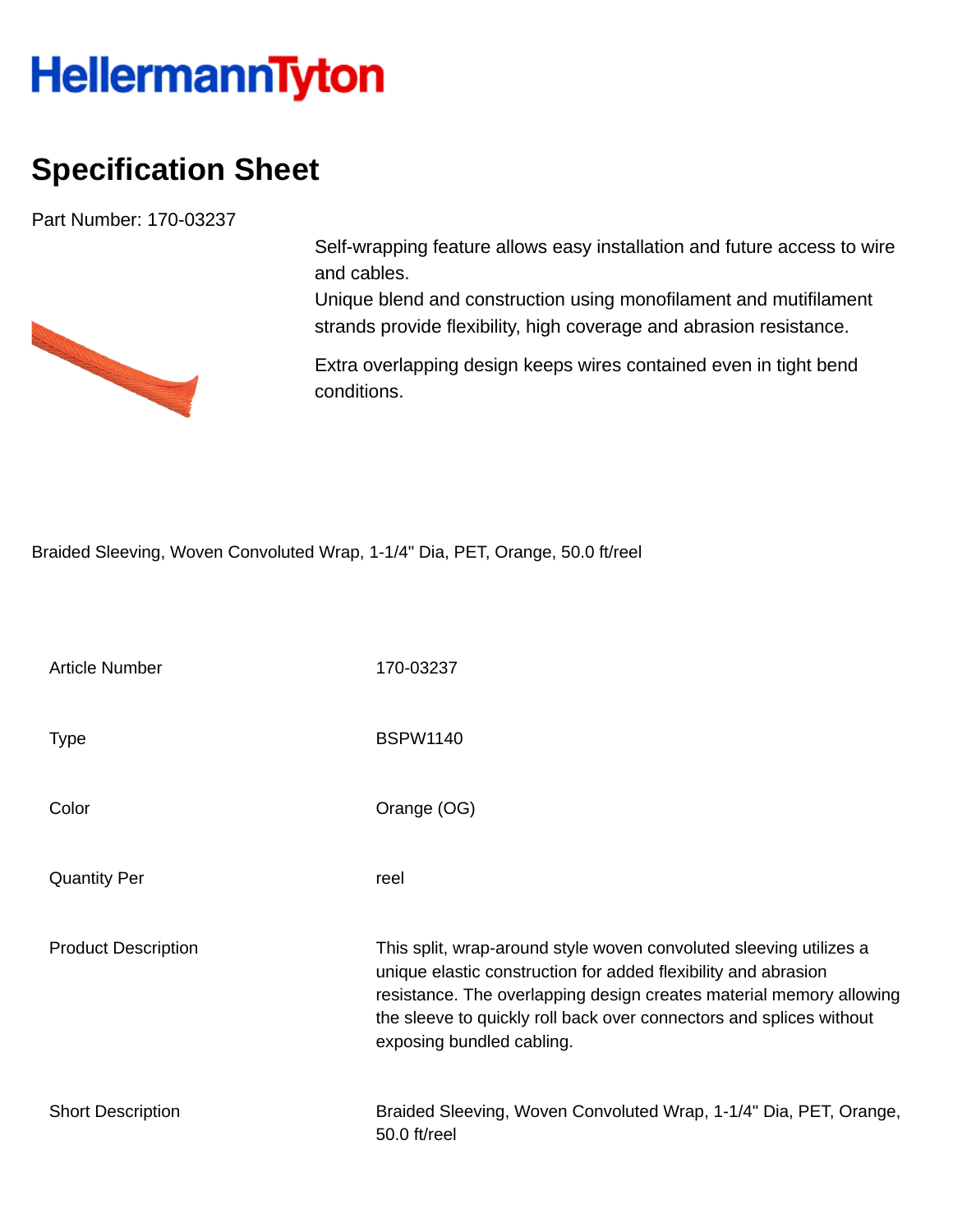| Length L (Imperial)                   | 50.0  |
|---------------------------------------|-------|
| Length L (Metric)                     | 15.2  |
| <b>Bundle Diameter Min (Imperial)</b> | 0.098 |
| <b>Bundle Diameter Min (Metric)</b>   | 2.5   |
| <b>Bundle Diameter Max (Imperial)</b> | 1.25  |
| <b>Bundle Diameter Max (Metric)</b>   | 31.8  |
| Diameter D (Imperial)                 | 1.25  |
| Diameter D (Metric)                   | 30.0  |
| Nominal Diameter (Imperial)           | 1.181 |
| Nominal Diameter (Metric)             | 30.0  |
| Wall Thickness WT (Imperial)          | 0.027 |
| Wall Thickness WT (Metric)            | 0.7   |